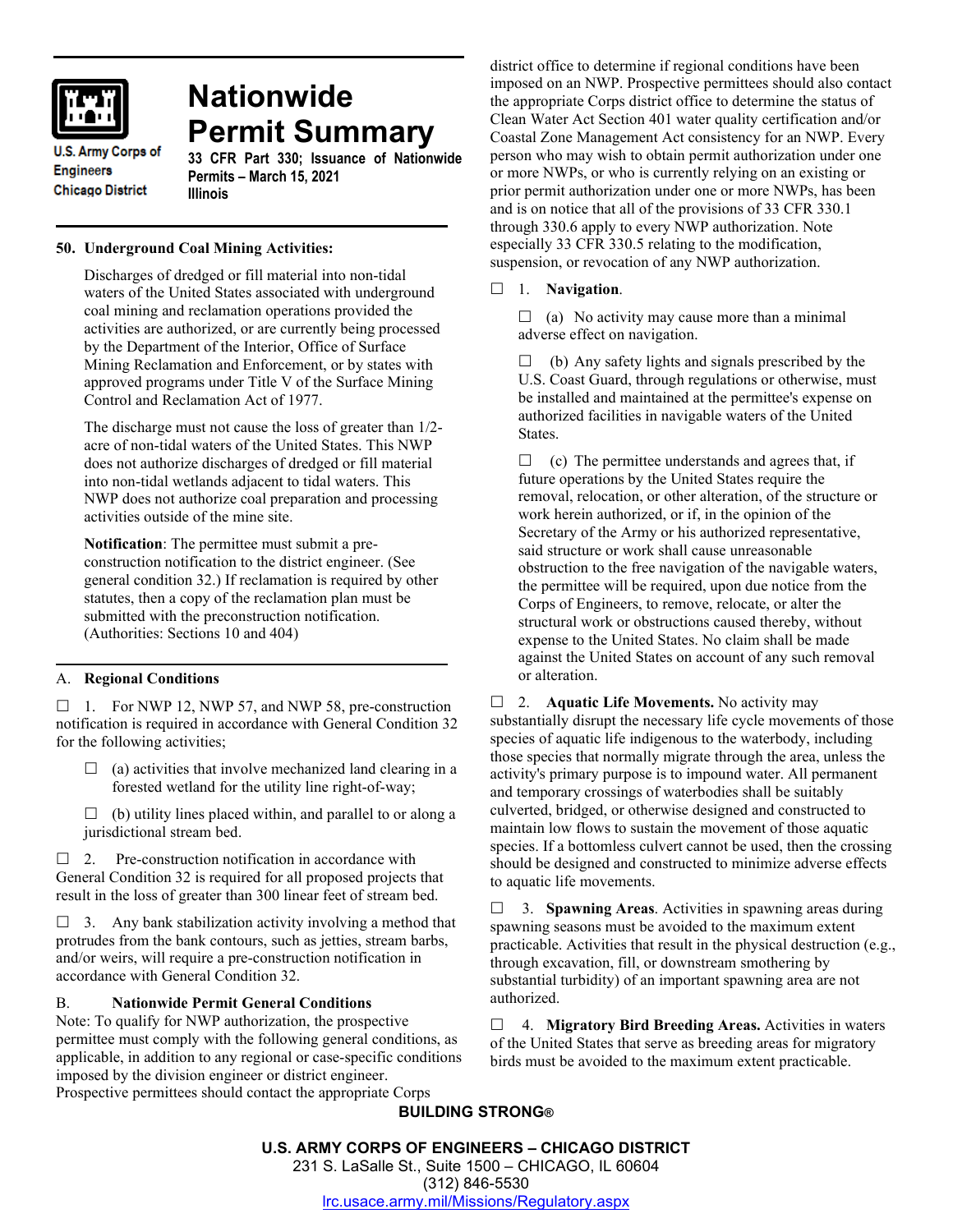5. **Shellfish Beds**. No activity may occur in areas of concentrated shellfish populations, unless the activity is directly related to a shellfish harvesting activity authorized by NWPs 4 and 48, or is a shellfish seeding or habitat restoration activity authorized by NWP 27.

 6. **Suitable Material**. No activity may use unsuitable material (e.g., trash, debris, car bodies, asphalt, etc.). Material used for construction or discharged must be free from toxic pollutants in toxic amounts (see section 307 of the Clean Water Act).

 7. **Water Supply Intakes**. No activity may occur in the proximity of a public water supply intake, except where the activity is for the repair or improvement of public water supply intake structures or adjacent bank stabilization.

 8. **Adverse Effects from Impoundments**. If the activity creates an impoundment of water, adverse effects to the aquatic system due to accelerating the passage of water, and/or restricting its flow must be minimized to the maximum extent practicable.

 9. **Management of Water Flows**. To the maximum extent practicable, the pre-construction course, condition, capacity, and location of open waters must be maintained for each activity, including stream channelization, storm water management activities, and temporary and permanent road crossings, except as provided below. The activity must be constructed to withstand expected high flows. The activity must not restrict or impede the passage of normal or high flows, unless the primary purpose of the activity is to impound water or manage high flows. The activity may alter the pre-construction course, condition, capacity, and location of open waters if it benefits the aquatic environment (e.g., stream restoration or relocation activities).

 10. **Fills Within 100-Year Floodplains**. The activity must comply with applicable FEMA-approved state or local floodplain management requirements.

 11. **Equipment**. Heavy equipment working in wetlands or mudflats must be placed on mats, or other measures must be taken to minimize soil disturbance.

 12. **Soil Erosion and Sediment Controls**. Appropriate soil erosion and sediment controls must be used and maintained in effective operating condition during construction, and all exposed soil and other fills, as well as any work below the ordinary high water mark or high tide line, must be permanently stabilized at the earliest practicable date. Permittees are encouraged to perform work within waters of the United States during periods of low-flow or no-flow, or during low tides.

 13. **Removal of Temporary Fills**. Temporary structures must be removed, to the maximum extent practicable, after their use has been discontinued. Temporary fills must be removed in their entirety and the affected areas returned to pre-construction elevations. The affected areas must be revegetated, as appropriate.

 14. **Proper Maintenance**. Any authorized structure or fill shall be properly maintained, including maintenance to ensure public safety and compliance with applicable NWP general conditions, as well as any activity-specific conditions added by the district engineer to an NWP authorization.

 15. **Single and Complete Project**. The activity must be a single and complete project. The same NWP cannot be used more than once for the same single and complete project.

# 16. **Wild and Scenic Rivers**.

 $\Box$  (a) No NWP activity may occur in a component of the National Wild and Scenic River System, or in a river officially designated by Congress as a "study river" for possible inclusion in the system while the river is in an official study status, unless the appropriate Federal agency with direct management responsibility for such river, has determined in writing that the proposed activity will not adversely affect the Wild and Scenic River designation or study status.

 $\Box$  (b) If a proposed NWP activity will occur in a component of the National Wild and Scenic River System, or in a river officially designated by Congress as a "study river" for possible inclusion in the system while the river is in an official study status, the permittee must submit a preconstruction notification (see general condition 32). The district engineer will coordinate the PCN with the Federal agency with direct management responsibility for that river. Permittees shall not begin the NWP activity until notified by the district engineer that the Federal agency with direct management responsibility for that river has determined in writing that the proposed NWP activity will not adversely affect the Wild and Scenic River designation or study status.

 $\Box$  (c) Information on Wild and Scenic Rivers may be obtained from the appropriate Federal land management agency responsible for the designated Wild and Scenic River or study river (e.g., National Park Service, U.S. Forest Service, Bureau of Land Management, U.S. Fish and Wildlife Service). Information on these rivers is also available at: http://www.rivers.gov/.

 17. **Tribal Rights**. No activity or its operation may impair reserved tribal rights, including, but not limited to, reserved water rights and treaty fishing and hunting rights.

# 18. **Endangered Species**.

 $\Box$  (a) No activity is authorized under any NWP which is likely to directly or indirectly jeopardize the continued existence of a threatened or endangered species or a species proposed for such designation, as identified under the Federal Endangered Species Act (ESA), or which will directly or indirectly destroy or adversely modify the critical habitat of such species. No activity is authorized under any NWP which "may affect" a listed species or critical habitat, unless ESA section 7 consultation addressing the consequences of the proposed activity on listed species or critical habitat has been completed. See 50 CFR 402.02 for the definition of "effects of the action" for the purposes of ESA section 7 consultation, as well as 50 CFR 402.17, which provides further explanation under ESA section 7 regarding "activities that are reasonably certain to occur" and "consequences caused by the proposed action."

 $\Box$  (b) Federal agencies should follow their own procedures for complying with the requirements of the ESA (see 33 CFR 330.4 $(f)(1)$ ). If pre-construction notification is required for the proposed activity, the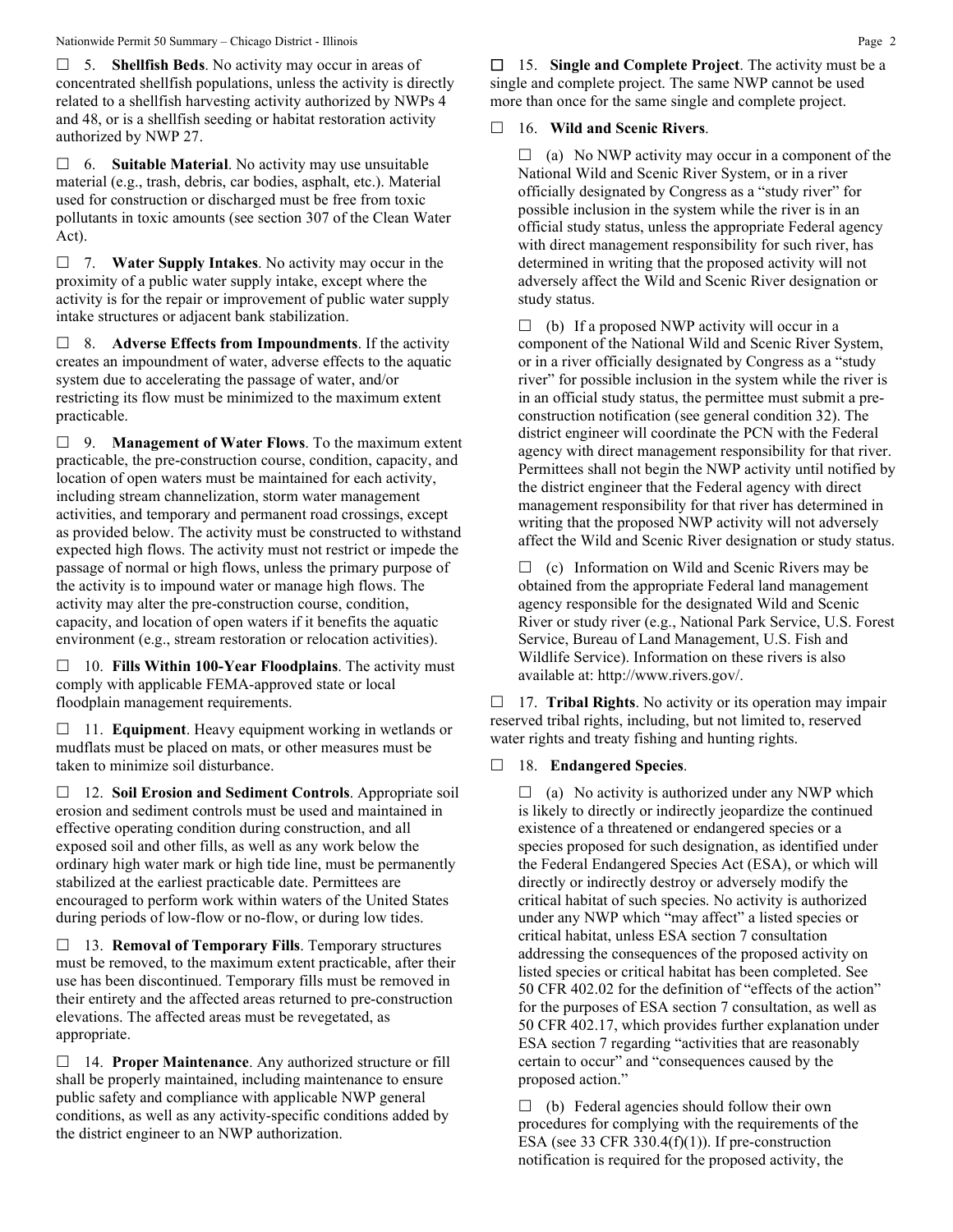Federal permittee must provide the district engineer with the appropriate documentation to demonstrate compliance with those requirements. The district engineer will verify that the appropriate documentation has been submitted. If the appropriate documentation has not been submitted, additional ESA section 7 consultation may be necessary for the activity and the respective federal agency would be responsible for fulfilling its obligation under section 7 of the ESA.

 $\Box$  (c) Non-federal permittees must submit a preconstruction notification to the district engineer if any listed species (or species proposed for listing) or designated critical habitat (or critical habitat proposed such designation) might be affected or is in the vicinity of the activity, or if the activity is located in designated critical habitat or critical habitat proposed for such designation, and shall not begin work on the activity until notified by the district engineer that the requirements of the ESA have been satisfied and that the activity is authorized. For activities that might affect Federally-listed endangered or threatened species (or species proposed for listing) or designated critical habitat (or critical habitat proposed for such designation), the pre-construction notification must include the name(s) of the endangered or threatened species (or species proposed for listing) that might be affected by the proposed activity or that utilize the designated critical habitat (or critical habitat proposed for such designation) that might be affected by the proposed activity. The district engineer will determine whether the proposed activity "may affect" or will have "no effect" to listed species and designated critical habitat and will notify the non-Federal applicant of the Corps' determination within 45 days of receipt of a complete preconstruction notification. For activities where the non-Federal applicant has identified listed species (or species proposed for listing) or designated critical habitat (or critical habitat proposed for such designation) that might be affected or is in the vicinity of the activity, and has so notified the Corps, the applicant shall not begin work until the Corps has provided notification that the proposed activity will have "no effect" on listed species (or species proposed for listing or designated critical habitat (or critical habitat proposed for such designation), or until ESA section 7 consultation or conference has been completed. If the non-Federal applicant has not heard back from the Corps within 45 days, the applicant must still wait for notification from the Corps.

 $\Box$  (d) As a result of formal or informal consultation with the FWS or NMFS the district engineer may add species-specific permit conditions to the NWPs.

 $\Box$  (e) Authorization of an activity by an NWP does not authorize the "take" of a threatened or endangered species as defined under the ESA. In the absence of separate authorization (e.g., an ESA Section 10 Permit, a Biological Opinion with "incidental take" provisions, etc.) from the FWS or the NMFS, the Endangered Species Act prohibits any person subject to the jurisdiction of the United States to take a listed species, where "take" means to harass, harm, pursue, hunt, shoot, wound, kill, trap, capture, or collect, or to attempt to engage in any such conduct. The word "harm" in the definition of "take"

means an act which actually kills or injures wildlife. Such an act may include significant habitat modification or degradation where it actually kills or injures wildlife by significantly impairing essential behavioral patterns, including breeding, feeding or sheltering.

 $\Box$  (f) If the non-federal permittee has a valid ESA section  $10(a)(1)(B)$  incidental take permit with an approved Habitat Conservation Plan for a project or a group of projects that includes the proposed NWP activity, the non-federal applicant should provide a copy of that ESA section  $10(a)(1)(B)$  permit with the PCN required by paragraph (c) of this general condition. The district engineer will coordinate with the agency that issued the ESA section  $10(a)(1)(B)$  permit to determine whether the proposed NWP activity and the associated incidental take were considered in the internal ESA section 7 consultation conducted for the ESA section  $10(a)(1)(B)$  permit. If that coordination results in concurrence from the agency that the proposed NWP activity and the associated incidental take were considered in the internal ESA section 7 consultation for the ESA section  $10(a)(1)(B)$  permit, the district engineer does not need to conduct a separate ESA section 7 consultation for the proposed NWP activity. The district engineer will notify the non-federal applicant within 45 days of receipt of a complete pre-construction notification whether the ESA section  $10(a)(1)(B)$  permit covers the proposed NWP activity or whether additional ESA section 7 consultation is required.

 $\Box$  (g) Information on the location of threatened and endangered species and their critical habitat can be obtained directly from the offices of the FWS and NMFS or their world wide web pages at http://www.fws.gov/ or http://www.fws.gov/ipac and http://www.nmfs.noaa.gov/pr/species/esa/ respectively.

 19. **Migratory Birds and Bald and Golden Eagles**. The permittee is responsible for ensuring that an action authorized by NWP complies with the Migratory Bird Treaty Act and the Bald and Golden Eagle Protection Act. The permittee is responsible for contacting the appropriate local office of the U.S. Fish and Wildlife Service to determine what measures, if any, are necessary or appropriate to reduce adverse effects to migratory birds or eagles, including whether "incidental take" permits are necessary and available under the Migratory Bird Treaty Act or Bald and Golden Eagle Protection Act for a particular activity.

#### 20. **Historic Properties**.

 $\Box$  (a) No activity is authorized under any NWP which may have the potential to cause effects to properties listed, or eligible for listing, in the National Register of Historic Places until the requirements of Section 106 of the National Historic Preservation Act (NHPA) have been satisfied.

 $\Box$  (b) Federal permittees should follow their own procedures for complying with the requirements of section 106 of the National Historic Preservation Act (see 33 CFR 330.4 $(g)(1)$ ). If pre-construction notification is required for the proposed NWP activity, the Federal permittee must provide the district engineer with the appropriate documentation to demonstrate compliance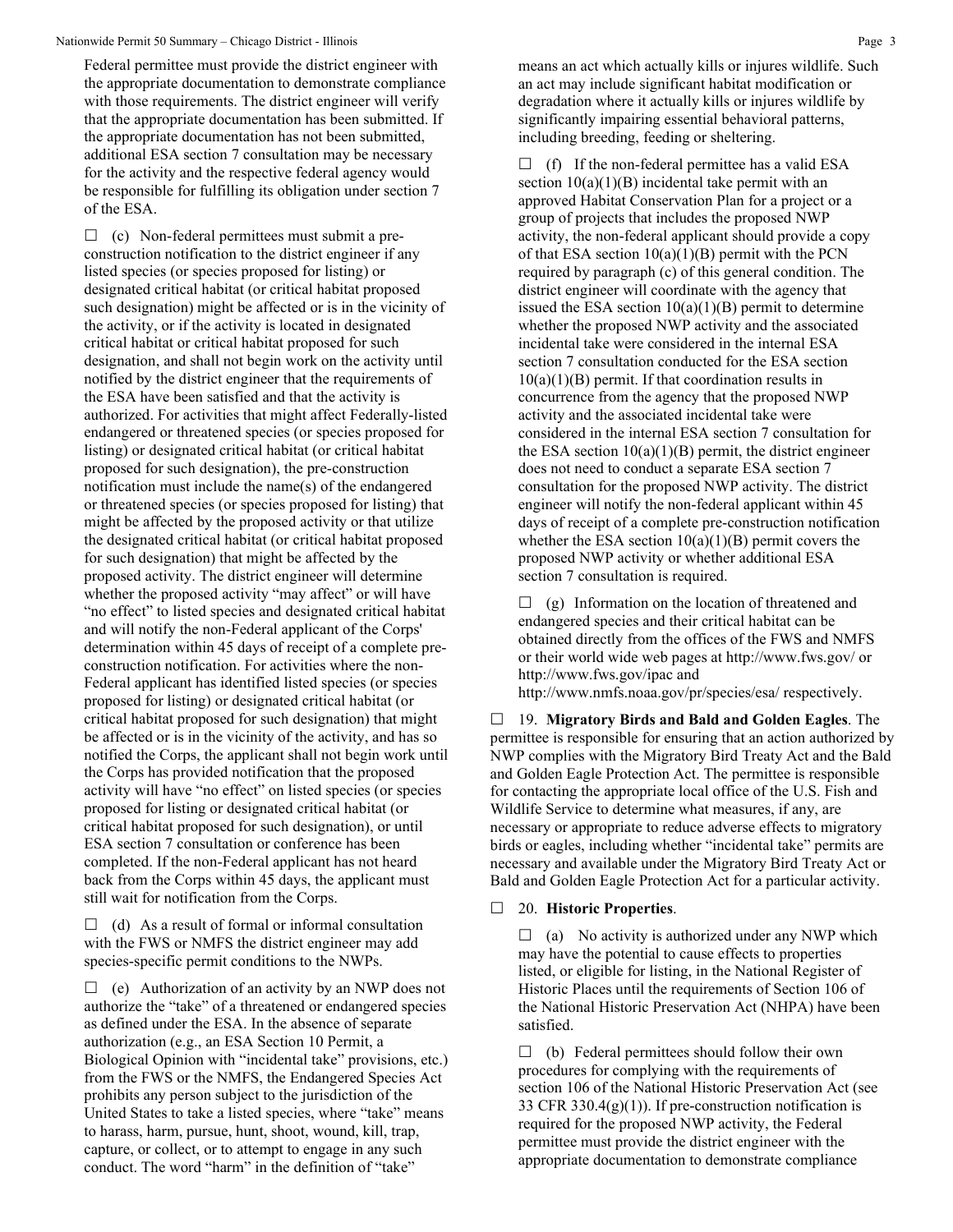with those requirements. The district engineer will verify that the appropriate documentation has been submitted. If the appropriate documentation is not submitted, then additional consultation under section 106 may be necessary. The respective federal agency is responsible for fulfilling its obligation to comply with section 106.

 $\Box$  (c) Non-federal permittees must submit a preconstruction notification to the district engineer if the NWP activity might have the potential to cause effects to any historic properties listed on, determined to be eligible for listing on, or potentially eligible for listing on the National Register of Historic Places, including previously unidentified properties. For such activities, the preconstruction notification must state which historic properties might have the potential to be affected by the proposed NWP activity or include a vicinity map indicating the location of the historic properties or the potential for the presence of historic properties. Assistance regarding information on the location of, or potential for, the presence of historic properties can be sought from the State Historic Preservation Officer, Tribal Historic Preservation Officer, or designated tribal representative, as appropriate, and the National Register of Historic Places (see 33 CFR 330.4(g)). When reviewing pre-construction notifications, district engineers will comply with the current procedures for addressing the requirements of section 106 of the National Historic Preservation Act. The district engineer shall make a reasonable and good faith effort to carry out appropriate identification efforts commensurate with potential impacts, which may include background research, consultation, oral history interviews, sample field investigation, and/or field survey. Based on the information submitted in the PCN and these identification efforts, the district engineer shall determine whether the proposed NWP activity has the potential to cause effects on the historic properties. Section 106 consultation is not required when the district engineer determines that the activity does not have the potential to cause effects on historic properties (see 36 CFR 800.3(a)). Section 106 consultation is required when the district engineer determines that the activity has the potential to cause effects on historic properties. The district engineer will conduct consultation with consulting parties identified under 36 CFR 800.2(c) when he or she makes any of the following effect determinations for the purposes of section 106 of the NHPA: No historic properties affected, no adverse effect, or adverse effect.

 $\Box$  (d) Where the non-Federal applicant has identified historic properties on which the proposed NWP activity might have the potential to cause effects and has so notified the Corps, the non-Federal applicant shall not begin the activity until notified by the district engineer either that the activity has no potential to cause effects to historic properties or that NHPA section 106 consultation has been completed. For non-federal permittees, the district engineer will notify the prospective permittee within 45 days of receipt of a complete pre-construction notification whether NHPA section 106 consultation is required. If NHPA section 106 consultation is required, the district engineer will notify the non-Federal applicant

that he or she cannot begin the activity until section 106 consultation is completed. If the non-Federal applicant has not heard back from the Corps within 45 days, the applicant must still wait for notification from the Corps.

 $\Box$  (e) Prospective permittees should be aware that section 110k of the NHPA (54 U.S.C. 306113) prevents the Corps from granting a permit or other assistance to an applicant who, with intent to avoid the requirements of section 106 of the NHPA, has intentionally significantly adversely affected a historic property to which the permit would relate, or having legal power to prevent it, allowed such significant adverse effect to occur, unless the Corps, after consultation with the Advisory Council on Historic Preservation (ACHP), determines that circumstances justify granting such assistance despite the adverse effect created or permitted by the applicant. If circumstances justify granting the assistance, the Corps is required to notify the ACHP and provide documentation specifying the circumstances, the degree of damage to the integrity of any historic properties affected, and proposed mitigation. This documentation must include any views obtained from the applicant, SHPO/THPO, appropriate Indian tribes if the undertaking occurs on or affects historic properties on tribal lands or affects properties of interest to those tribes, and other parties known to have a legitimate interest in the impacts to the permitted activity on historic properties.

 21. **Discovery of Previously Unknown Remains and Artifacts**. Permittees that discover any previously unknown historic, cultural or archeological remains and artifacts while accomplishing the activity authorized by NWP, they must immediately notify the district engineer of what they have found, and to the maximum extent practicable, avoid construction activities that may affect the remains and artifacts until the required coordination has been completed. The district engineer will initiate the Federal, Tribal, and state coordination required to determine if the items or remains warrant a recovery effort or if the site is eligible for listing in the National Register of Historic Places.

 **22. Designated Critical Resource Waters**. Critical resource waters include, NOAA-managed marine sanctuaries and marine monuments, and National Estuarine Research Reserves. The district engineer may designate, after notice and opportunity for public comment, additional waters officially designated by a state as having particular environmental or ecological significance, such as outstanding national resource waters or state natural heritage sites. The district engineer may also designate additional critical resource waters after notice and opportunity for public comment.

 $\Box$  (a) Discharges of dredged or fill material into waters of the United States are not authorized by NWPs 7, 12, 14, 16, 17, 21, 29, 31, 35, 39, 40, 42, 43, 44, 49, 50, 51, 52, 57, and 58 for any activity within, or directly affecting, critical resource waters, including wetlands adjacent to such waters.

 $\Box$  (b) For NWPs 3, 8, 10, 13, 15, 18, 19, 22, 23, 25, 27, 28, 30, 33, 34, 36, 37, 38, and 54, notification is required in accordance with general condition 32, for any activity proposed by permittees in the designated critical resource waters including wetlands adjacent to those waters. The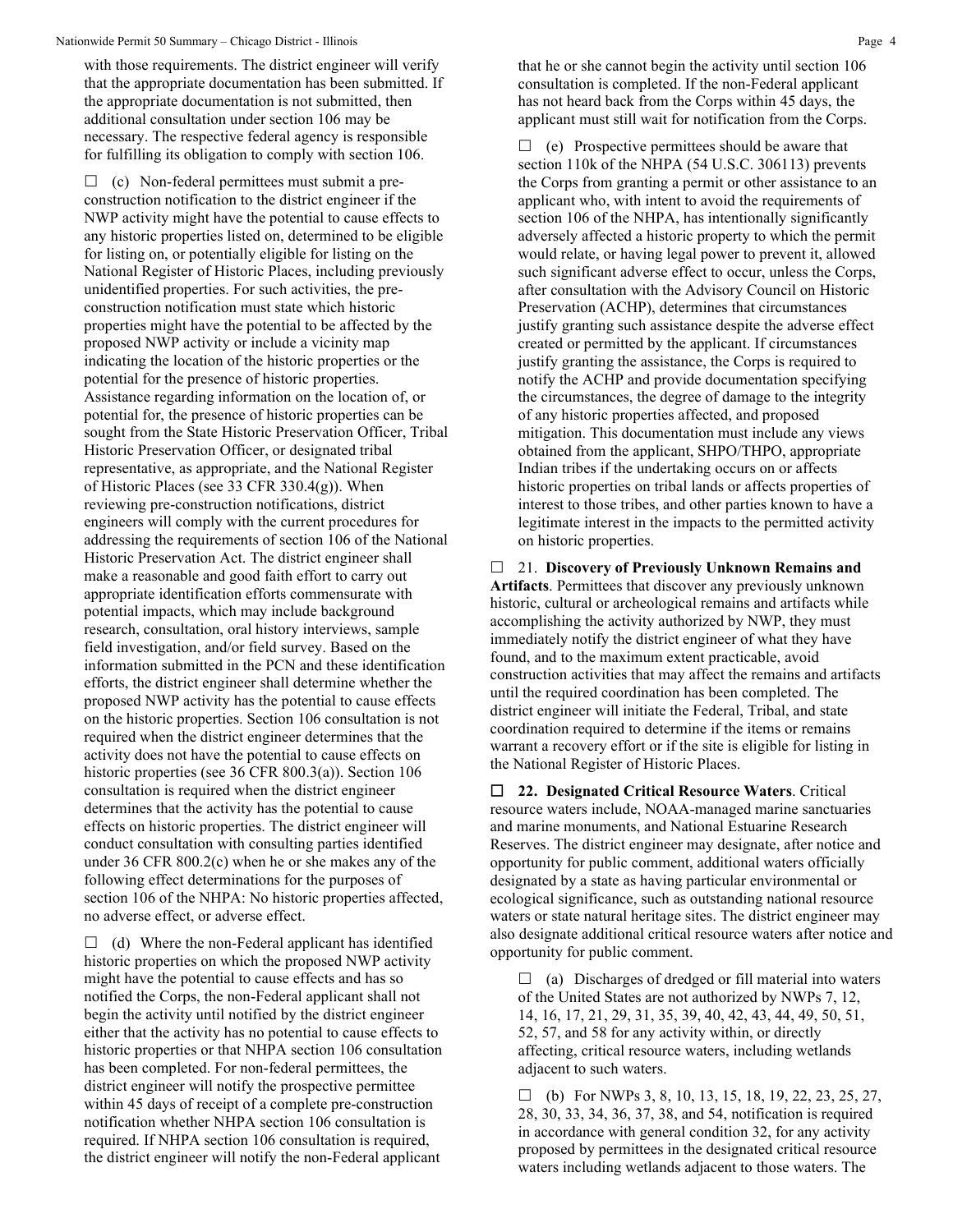district engineer may authorize activities under these NWPs only after she or he determines that the impacts to the critical resource waters will be no more than minimal.

 **23. Mitigation**. The district engineer will consider the following factors when determining appropriate and practicable mitigation necessary to ensure that the individual and cumulative adverse environmental effects are no more than minimal:

 $\Box$  (a) The activity must be designed and constructed to avoid and minimize adverse effects, both temporary and permanent, to waters of the United States to the maximum extent practicable at the project site (i.e., on site).

 $\Box$  (b) Mitigation in all its forms (avoiding, minimizing, rectifying, reducing, or compensating for resource losses) will be required to the extent necessary to ensure that the individual and cumulative adverse environmental effects are no more than minimal.

 $\Box$  (c) Compensatory mitigation at a minimum one-forone ratio will be required for all wetland losses that exceed 1/10-acre and require pre-construction notification, unless the district engineer determines in writing that either some other form of mitigation would be more environmentally appropriate or the adverse environmental effects of the proposed activity are no more than minimal, and provides an activity-specific waiver of this requirement. For wetland losses of 1/10 acre or less that require pre-construction notification, the district engineer may determine on a case-by-case basis that compensatory mitigation is required to ensure that the activity results in only minimal adverse environmental effects.

 $\Box$  (d) Compensatory mitigation at a minimum one-forone ratio will be required for all losses of stream bed that exceed 3/100-acre and require pre-construction notification, unless the district engineer determines in writing that either some other form of mitigation would be more environmentally appropriate or the adverse environmental effects of the proposed activity are no more than minimal, and provides an activity-specific waiver of this requirement. This compensatory mitigation requirement may be satisfied through the restoration or enhancement of riparian areas next to streams in accordance with paragraph (e) of this general condition. For losses of stream bed of 3/100-acre or less that require pre-construction notification, the district engineer may determine on a case-by-case basis that compensatory mitigation is required to ensure that the activity results in only minimal adverse environmental effects. Compensatory mitigation for losses of streams should be provided, if practicable, through stream rehabilitation, enhancement, or preservation, since streams are difficultto-replace resources (see  $33 \text{ CFR } 332.3(e)(3)$ ).

 $\Box$  (e) Compensatory mitigation plans for NWP activities in or near streams or other open waters will normally include a requirement for the restoration or enhancement, maintenance, and legal protection (e.g., conservation easements) of riparian areas next to open waters. In some cases, the restoration or maintenance/protection of riparian areas may be the only compensatory mitigation required. If restoring riparian

areas involves planting vegetation, only native species should be planted. The width of the required riparian area will address documented water quality or aquatic habitat loss concerns. Normally, the riparian area will be 25 to 50 feet wide on each side of the stream, but the district engineer may require slightly wider riparian areas to address documented water quality or habitat loss concerns. If it is not possible to restore or maintain/protect a riparian area on both sides of a stream, or if the waterbody is a lake or coastal waters, then restoring or maintaining/protecting a riparian area along a single bank or shoreline may be sufficient.

Where both wetlands and open waters exist on the project site, the district engineer will determine the appropriate compensatory mitigation (e.g., riparian areas and/or wetlands compensation) based on what is best for the aquatic environment on a watershed basis. In cases where riparian areas are determined to be the most appropriate form of minimization or compensatory mitigation, the district engineer may waive or reduce the requirement to provide wetland compensatory mitigation for wetland losses.

 $\Box$  (f) Compensatory mitigation projects provided to offset losses of aquatic resources must comply with the applicable provisions of 33 CFR part 332.

 $\Box$  (1) The prospective permittee is responsible for proposing an appropriate compensatory mitigation option if compensatory mitigation is necessary to ensure that the activity results in no more than minimal adverse environmental effects. For the NWPs, the preferred mechanism for providing compensatory mitigation is mitigation bank credits or in-lieu fee program credits (see 33 CFR 332.3(b)(2) and (3)). However, if an appropriate number and type of mitigation bank or in-lieu credits are not available at the time the PCN is submitted to the district engineer, the district engineer may approve the use of permittee-responsible mitigation.

 $\Box$  (2) The amount of compensatory mitigation required by the district engineer must be sufficient to ensure that the authorized activity results in no more than minimal individual and cumulative adverse environmental effects (see 33 CFR 330.1(e)(3)). (See also 33 CFR 332.3(f).)

 $\Box$  (3) Since the likelihood of success is greater and the impacts to potentially valuable uplands are reduced, aquatic resource restoration should be the first compensatory mitigation option considered for permittee-responsible mitigation.

 $\Box$  (4) If permittee-responsible mitigation is the proposed option, the prospective permittee is responsible for submitting a mitigation plan. A conceptual or detailed mitigation plan may be used by the district engineer to make the decision on the NWP verification request, but a final mitigation plan that addresses the applicable requirements of 33 CFR  $332.4(c)(2)$  through (14) must be approved by the district engineer before the permittee begins work in waters of the United States, unless the district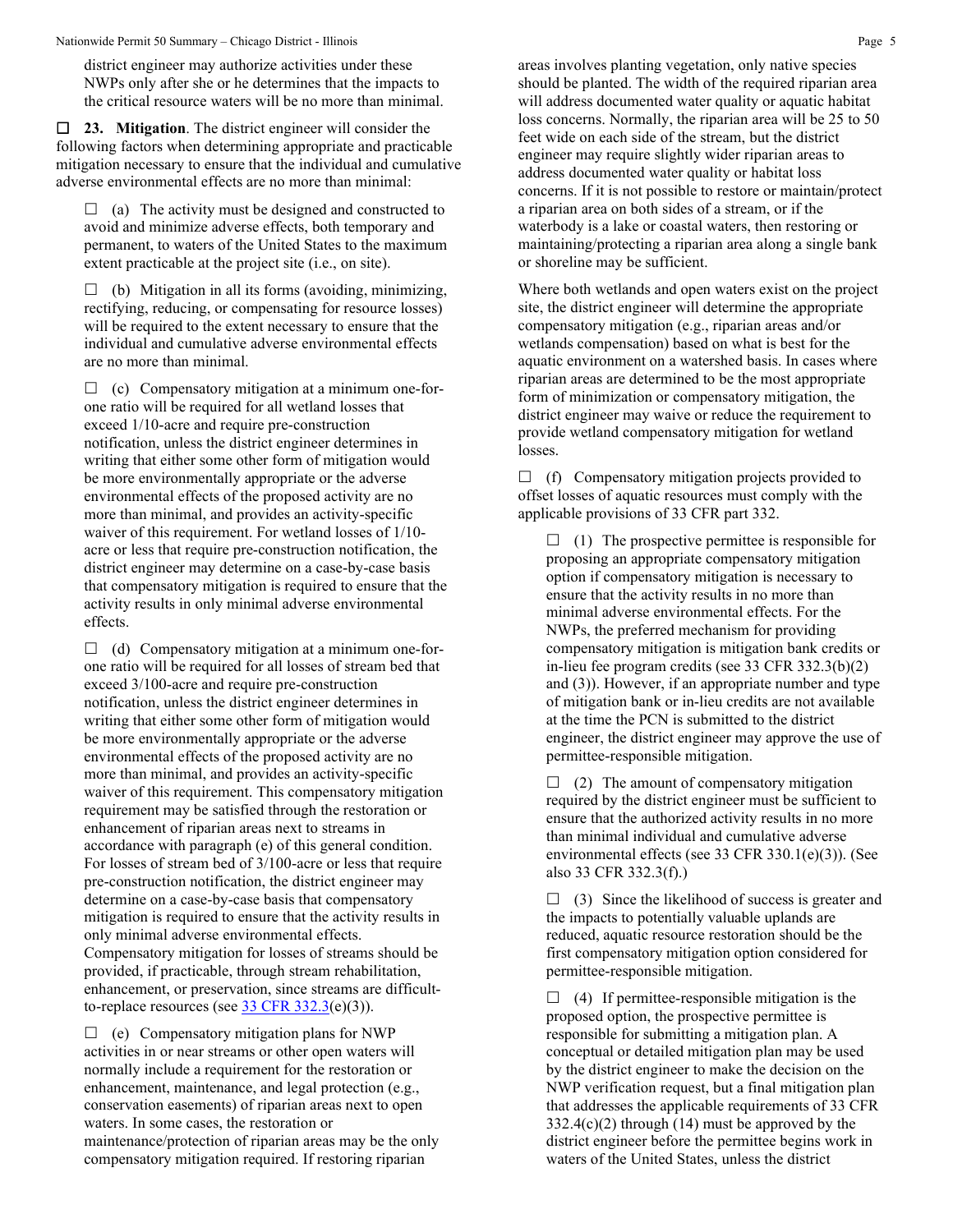engineer determines that prior approval of the final mitigation plan is not practicable or not necessary to ensure timely completion of the required compensatory mitigation (see 33 CFR 332.3(k)(3)).

 $\Box$  (5) If mitigation bank or in-lieu fee program credits are the proposed option, the mitigation plan needs to address only the baseline conditions at the impact site and the number of credits to be provided (see 33 CFR 332.4(c)(1)(ii)).

 $\Box$  (6) Compensatory mitigation requirements (e.g., resource type and amount to be provided as compensatory mitigation, site protection, ecological performance standards, monitoring requirements) may be addressed through conditions added to the NWP authorization, instead of components of a compensatory mitigation plan (see 33 CFR  $332.4(c)(1)(ii)$ ).

 $\Box$  (g) Compensatory mitigation will not be used to increase the acreage losses allowed by the acreage limits of the NWPs. For example, if an NWP has an acreage limit of 1/2-acre, it cannot be used to authorize any NWP activity resulting in the loss of greater than 1/2-acre of waters of the United States, even if compensatory mitigation is provided that replaces or restores some of the lost waters. However, compensatory mitigation can and should be used, as necessary, to ensure that an NWP activity already meeting the established acreage limits also satisfies the no more than minimal impact requirement for the NWPs.

 $\Box$  (h) Permittees may propose the use of mitigation banks, in-lieu fee programs, or permittee-responsible mitigation. When developing a compensatory mitigation proposal, the permittee must consider appropriate and practicable options consistent with the framework at 33 CFR 332.3(b). For activities resulting in the loss of marine or estuarine resources, permittee-responsible mitigation may be environmentally preferable if there are no mitigation banks or in-lieu fee programs in the area that have marine or estuarine credits available for sale or transfer to the permittee. For permittee-responsible mitigation, the special conditions of the NWP verification must clearly indicate the party or parties responsible for the implementation and performance of the compensatory mitigation project, and, if required, its long-term management.

 $\Box$  (i) Where certain functions and services of waters of the United States are permanently adversely affected by a regulated activity, such as discharges of dredged or fill material into waters of the United States that will convert a forested or scrub-shrub wetland to a herbaceous wetland in a permanently maintained utility line right-of-way, mitigation may be required to reduce the adverse environmental effects of the activity to the no more than minimal level.

 **24. Safety of Impoundment Structures**. To ensure that all impoundment structures are safely designed, the district engineer may require non-Federal applicants to demonstrate that the structures comply with established state dam safety criteria or have been designed by qualified persons. The district engineer

may also require documentation that the design has been independently reviewed by similarly qualified persons, and appropriate modifications made to ensure safety.

# **25. Water Quality**.

 $\Box$  (a) Where the certifying authority (state, authorized tribe, or EPA, as appropriate) has not previously certified compliance of an NWP with CWA section 401, a CWA section 401 water quality certification for the proposed discharge must be obtained or waived (see 33 CFR  $330.4(c)$  $330.4(c)$ ). If the permittee cannot comply with all of the conditions of a water quality certification previously issued by certifying authority for the issuance of the NWP, then the permittee must obtain a water quality certification or waiver for the proposed discharge in order for the activity to be authorized by an NWP.

 $\Box$  (b) If the NWP activity requires pre-construction notification and the certifying authority has not previously certified compliance of an NWP with CWA section 401, the proposed discharge is not authorized by an NWP until water quality certification is obtained or waived. If the certifying authority issues a water quality certification for the proposed discharge, the permittee must submit a copy of the certification to the district engineer. The discharge is not authorized by an NWP until the district engineer has notified the permittee that the water quality certification requirement has been satisfied by the issuance of a water quality certification or a waiver.

 $\Box$  (c) The district engineer or certifying authority may require additional water quality management measures to ensure that the authorized activity does not result in more than minimal degradation of water quality.

 **26. Coastal Zone Management**. In coastal states where an NWP has not previously received a state coastal zone management consistency concurrence, an individual state coastal zone management consistency concurrence must be obtained, or a presumption of concurrence must occur (see 33 CFR 330.4(d)). If the permittee cannot comply with all of the conditions of a coastal zone management consistency concurrence previously issued by the state, then the permittee must obtain an individual coastal zone management consistency concurrence or presumption of concurrence in order for the activity to be authorized by NWP. The district engineer or a state may require additional measures to ensure that the authorized activity is consistent with state coastal zone management requirements.

 **27. Regional and Case-By-Case Conditions**. The activity must comply with any regional conditions that may have been added by the Division Engineer (see 33 CFR 330.4(e)) and with any case specific conditions added by the Corps or by the state, Indian Tribe, or U.S. EPA in its CWA section 401 Water Quality Certification, or by the state in its Coastal Zone Management Act consistency determination.

 **28. Use of Multiple Nationwide Permits**. The use of more than one NWP for a single and complete project is authorized, subject to the following restrictions:

 $\Box$  (a) If only one of the NWPs used to authorize the single and complete project has a specified acreage limit, the acreage loss of waters of the United States cannot exceed the acreage limit of the NWP with the highest specified acreage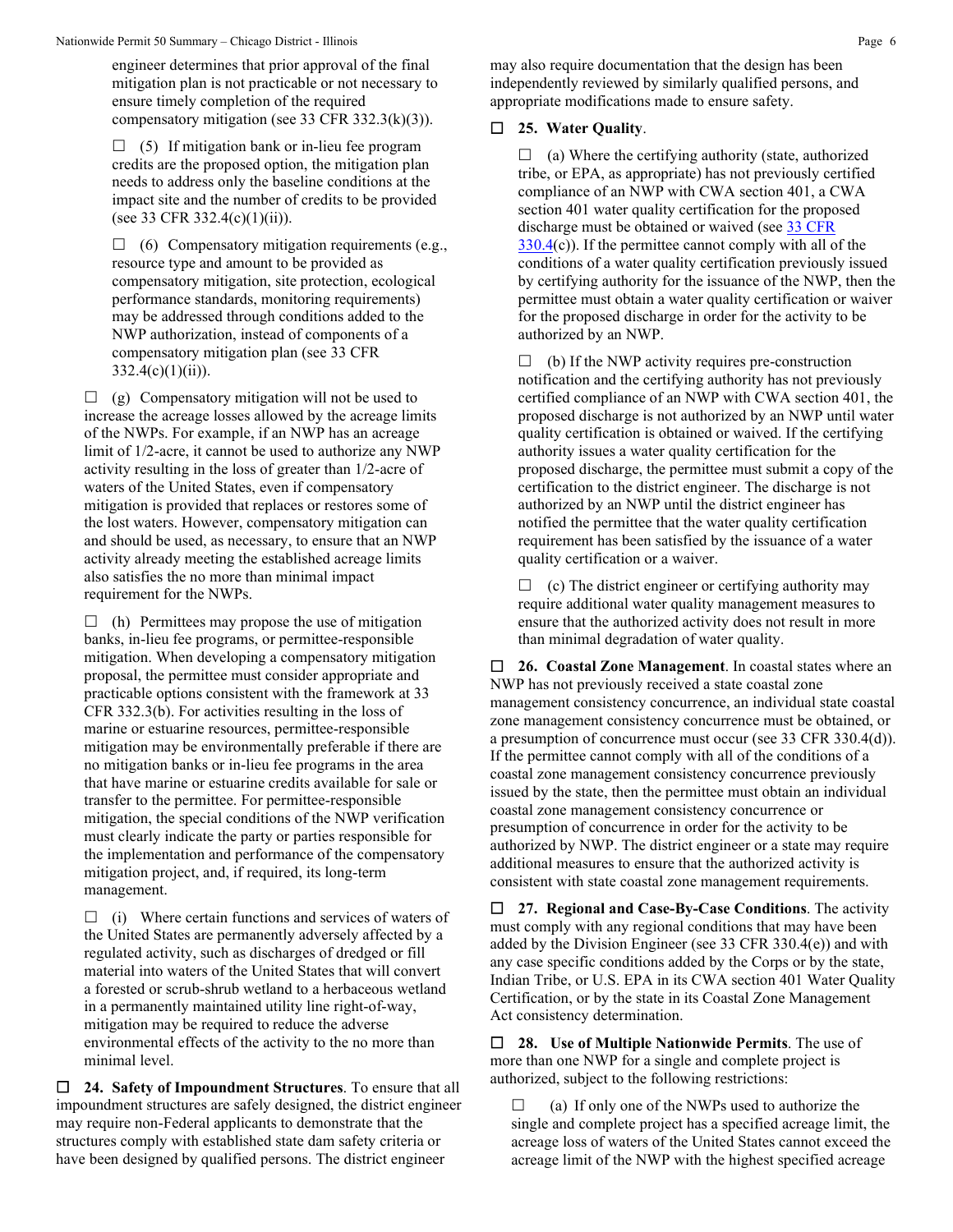limit. For example, if a road crossing over tidal waters is constructed under NWP 14, with associated bank stabilization authorized by NWP 13, the maximum acreage loss of waters of the United States for the total project cannot exceed 1/3-acre.

 $\Box$  (b) If one or more of the NWPs used to authorize the single and complete project has specified acreage limits, the acreage loss of waters of the United States authorized by those NWPs cannot exceed their respective specified acreage limits. For example, if a commercial development is constructed under NWP 39, and the single and complete project includes the filling of an upland ditch authorized by NWP 46, the maximum acreage loss of waters of the United States for the commercial development under NWP 39 cannot exceed 1/2-acre, and the total acreage loss of waters of United States due to the NWP 39 and 46 activities cannot exceed 1 acre.

 **29. Transfer of Nationwide Permit Verifications**. If the permittee sells the property associated with a nationwide permit verification, the permittee may transfer the nationwide permit verification to the new owner by submitting a letter to the appropriate Corps district office to validate the transfer. A copy of the nationwide permit verification must be attached to the letter, and the letter must contain the following statement and signature:

"When the structures or work authorized by this nationwide permit are still in existence at the time the property is transferred, the terms and conditions of this nationwide permit, including any special conditions, will continue to be binding on the new owner(s) of the property. To validate the transfer of this nationwide permit and the associated liabilities associated with compliance with its terms and conditions, have the transferee sign and date below."

(Transferee)

# (Date)

 **30. Compliance Certification**. Each permittee who receives an NWP verification letter from the Corps must provide a signed certification documenting completion of the authorized activity and implementation of any required compensatory mitigation. The success of any required permittee-responsible mitigation, including the achievement of ecological performance standards, will be addressed separately by the district engineer. The Corps will provide the permittee the certification document with the NWP verification letter. The certification document will include:

 $\Box$  (a) A statement that the authorized activity was done in accordance with the NWP authorization, including any general, regional, or activity-specific conditions;

 $\Box$  (b) A statement that the implementation of any required compensatory mitigation was completed in accordance with the permit conditions. If credits from a mitigation bank or in-lieu fee program are used to satisfy the compensatory mitigation requirements, the certification must include the documentation required by 33 CFR 332.3(l)(3) to confirm that the permittee secured the appropriate number and resource type of credits; and

 $\Box$  (c) The signature of the permittee certifying the completion of the activity and mitigation.

The completed certification document must be submitted to the district engineer within 30 days of completion of the authorized activity or the implementation of any required compensatory mitigation, whichever occurs later.

 **31. Activities Affecting Structures or Works Built by the United States.** If an NWP activity also requires review by, or permission from, the Corps pursuant to 33 U.S.C. 408 because it will alter or temporarily or permanently occupy or use a U.S. Army Corps of Engineers (USACE) federally authorized Civil Works project (a "USACE project"), the prospective permittee must submit a pre-construction notification. See paragraph (b)(10) of general condition 32. An activity that requires section 408 permission and/or review is not authorized by NWP until the appropriate Corps office issues the section 408 permission or completes its review to alter, occupy, or use the USACE project, and the district engineer issues a written NWP verification.

# **32. Pre-Construction Notification**.

 $\Box$  (a) **Timing**. Where required by the terms of the NWP, the prospective permittee must notify the district engineer by submitting a pre-construction notification (PCN) as early as possible. The district engineer must determine if the PCN is complete within 30 calendar days of the date of receipt and, if the PCN is determined to be incomplete, notify the prospective permittee within that 30 day period to request the additional information necessary to make the PCN complete. The request must specify the information needed to make the PCN complete. As a general rule, district engineers will request additional information necessary to make the PCN complete only once. However, if the prospective permittee does not provide all of the requested information, then the district engineer will notify the prospective permittee that the PCN is still incomplete and the PCN review process will not commence until all of the requested information has been received by the district engineer. The prospective permittee shall not begin the activity until either:

 $\Box$  (1) He or she is notified in writing by the district engineer that the activity may proceed under the NWP with any special conditions imposed by the district or division engineer; or

 $\Box$  (2) 45 calendar days have passed from the district engineer's receipt of the complete PCN and the prospective permittee has not received written notice from the district or division engineer. However, if the permittee was required to notify the Corps pursuant to general condition 18 that listed species or critical habitat might be affected or are in the vicinity of the activity, or to notify the Corps pursuant to general condition 20 that the activity might have the potential to cause effects to historic properties, the permittee cannot begin the activity until receiving written notification from the Corps that there is "no effect" on listed species or "no potential to cause effects" on historic properties, or that any consultation required under Section 7 of the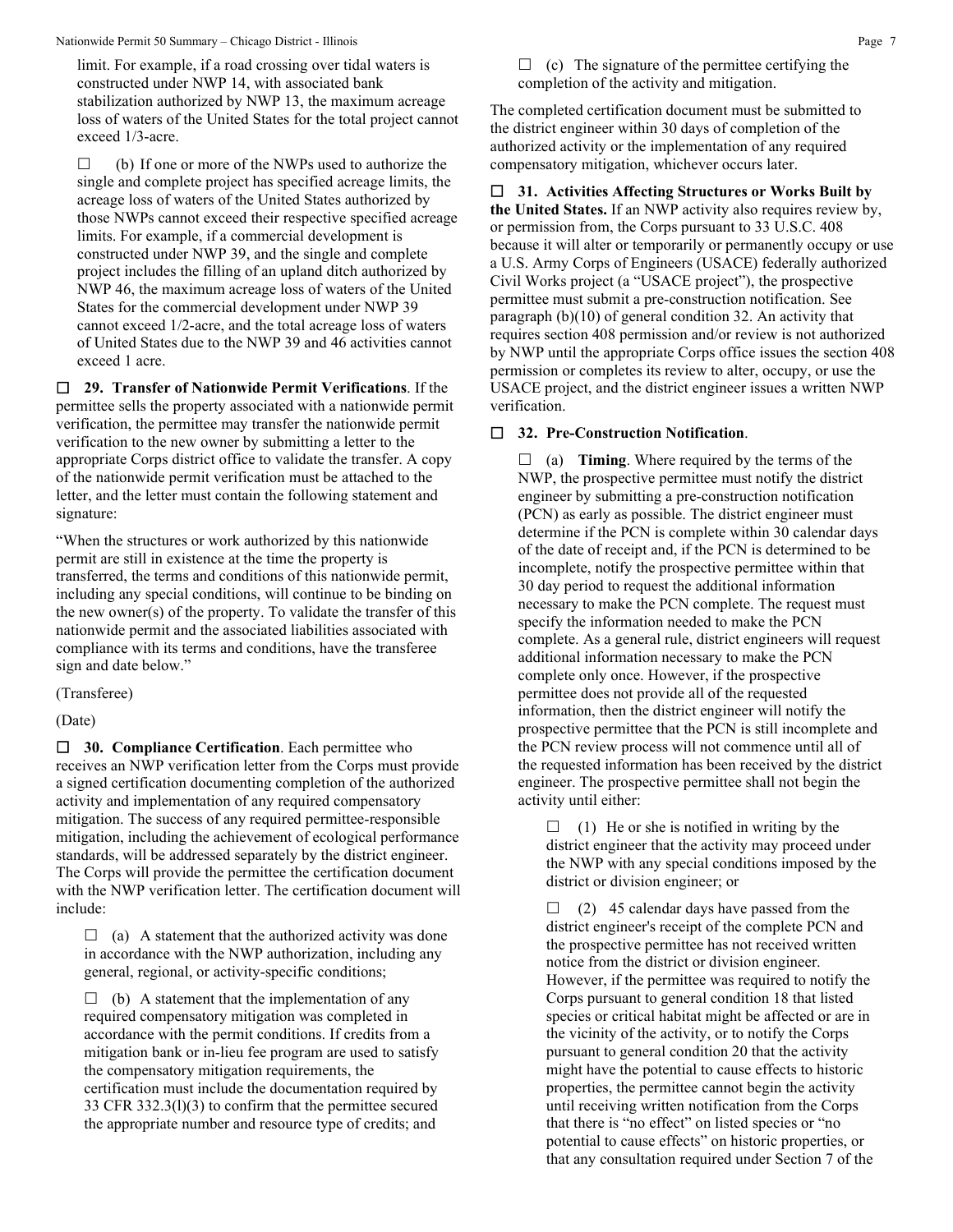Endangered Species Act (see 33 CFR 330.4(f)) and/or section 106 of the National Historic Preservation Act (see 33 CFR 330.4(g)) has been completed. If the proposed activity requires a written waiver to exceed specified limits of an NWP, the permittee may not begin the activity until the district engineer issues the waiver. If the district or division engineer notifies the permittee in writing that an individual permit is required within 45 calendar days of receipt of a complete PCN, the permittee cannot begin the activity until an individual permit has been obtained. Subsequently, the permittee's right to proceed under the NWP may be modified, suspended, or revoked only in accordance with the procedure set forth in 33 CFR 330.5(d)(2).

 (b) **Contents of Pre-Construction Notification**. The PCN must be in writing and include the following information:

 $\Box$  (1) Name, address and telephone numbers of the prospective permittee;

 $\Box$  (2) Location of the proposed activity;

 $\Box$  (3) Identify the specific NWP or NWP(s) the prospective permittee wants to use to authorize the proposed activity;

 $\Box$  (4) (i) A description of the proposed activity; the activity's purpose; direct and indirect adverse environmental effects the activity would cause, including the anticipated amount of loss of wetlands, other special aquatic sites, and other waters expected to result from the NWP activity, in acres, linear feet, or other appropriate unit of measure; a description of any proposed mitigation measures intended to reduce the adverse environmental effects caused by the proposed activity; and any other NWP(s), regional general permit(s), or individual permit(s) used or intended to be used to authorize any part of the proposed project or any related activity, including other separate and distant crossings for linear projects that require Department of the Army authorization but do not require pre-construction notification. The description of the proposed activity and any proposed mitigation measures should be sufficiently detailed to allow the district engineer to determine that the adverse environmental effects of the activity will be no more than minimal and to determine the need for compensatory mitigation or other mitigation measures.

 $\Box$  (ii) For linear projects where one or more single and complete crossings require preconstruction notification, the PCN must include the quantity of anticipated losses of wetlands, other special aquatic sites, and other waters for each single and complete crossing of those wetlands, other special aquatic sites, and other waters (including those single and complete crossings authorized by NWP but do not require PCNs). This information will be used by the district engineer to evaluate the cumulative adverse environmental effects of the proposed

linear project, and does not change those non-PCN NWP activities into NWP PCNs.

 $\Box$  (iii) Sketches should be provided when necessary to show that the activity complies with the terms of the NWP. (Sketches usually clarify the activity and when provided results in a quicker decision. Sketches should contain sufficient detail to provide an illustrative description of the proposed activity (e.g., a conceptual plan), but do not need to be detailed engineering plans);

 $\Box$  (5) The PCN must include a delineation of wetlands, other special aquatic sites, and other waters, such as lakes and ponds, perennial, and intermittent, on the project site. Wetland delineations must be prepared in accordance with the current method required by the Corps. The permittee may ask the Corps to delineate the special aquatic sites and other waters on the project site, but there may be a delay if the Corps does the delineation, especially if the project site is large or contains many wetlands, other special aquatic sites, and other waters. Furthermore, the 45-day period will not start until the delineation has been submitted to or completed by the Corps, as appropriate;

 $\Box$  (6) If the proposed activity will result in the loss of greater than 1/10-acre of wetlands or 3/100 acre of stream bed and a PCN is required, the prospective permittee must submit a statement describing how the mitigation requirement will be satisfied, or explaining why the adverse environmental effects are no more than minimal and why compensatory mitigation should not be required. As an alternative, the prospective permittee may submit a conceptual or detailed mitigation plan.

 $\Box$  (7) For non-federal permittees, if any listed species (or species proposed for listing) or designated critical habitat (or critical habitat proposed for such designation) might be affected or is in the vicinity of the activity, or if the activity is located in designated critical habitat (or critical habitat proposed for such designation), the PCN must include the name(s) of those endangered or threatened species (or species proposed for listing) that might be affected by the proposed activity or utilize the designated critical habitat (or critical habitat proposed for such designation) that might be affected by the proposed activity. For NWP activities that require pre-construction notification, Federal permittees must provide documentation demonstrating compliance with the Endangered Species Act;

 $\Box$  (8) For non-federal permittees, if the NWP activity might have the potential to cause effects to a historic property listed on, determined to be eligible for listing on, or potentially eligible for listing on, the National Register of Historic Places, the PCN must state which historic property might have the potential to be affected by the proposed activity or include a vicinity map indicating the location of the historic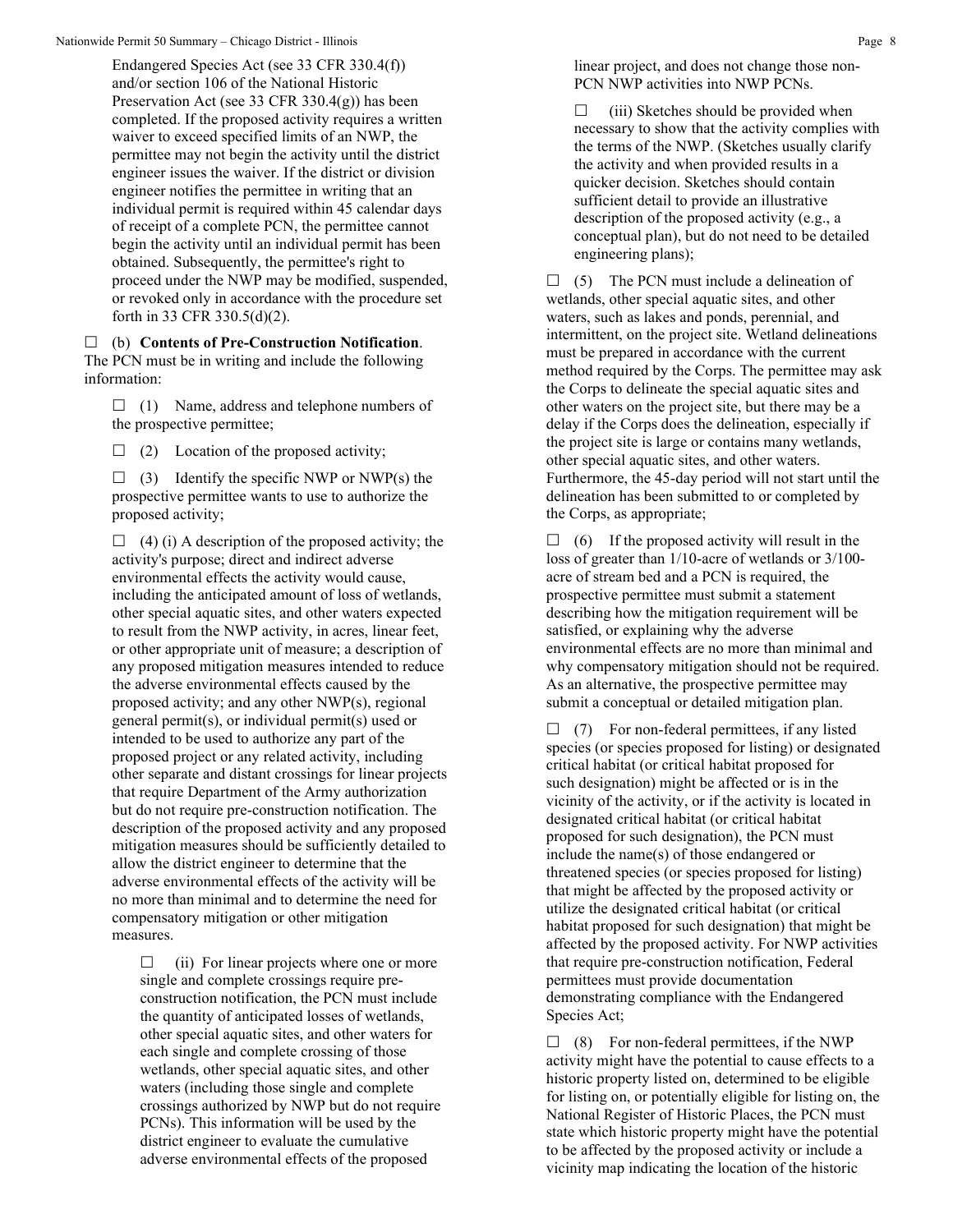property. For NWP activities that require preconstruction notification, Federal permittees must provide documentation demonstrating compliance with section 106 of the National Historic Preservation Act;

 $\Box$  (9) For an activity that will occur in a component of the National Wild and Scenic River System, or in a river officially designated by Congress as a "study river" for possible inclusion in the system while the river is in an official study status, the PCN must identify the Wild and Scenic River or the "study river" (see general condition 16); and

 $\Box$  (10) For an NWP activity that requires permission from, or review by, the Corps pursuant to 33 U.S.C. 408 because it will alter or temporarily or permanently occupy or use a U.S. Army Corps of Engineers federally authorized civil works project, the pre-construction notification must include a statement confirming that the project proponent has submitted a written request for section 408 permission from, or review by, the Corps office having jurisdiction over that USACE project.

 (c) **Form of Pre-Construction Notification.** The nationwide permit pre-construction notification form (Form ENG 6082) should be used for NWP PCNs. A letter containing the required information may also be used. Applicants may provide electronic files of PCNs and supporting materials if the district engineer has established tools and procedures for electronic submittals.

(d) **Agency Coordination**:

 $\Box$  (1) The district engineer will consider any comments from Federal and state agencies concerning the proposed activity's compliance with the terms and conditions of the NWPs and the need for mitigation to reduce the activity's adverse environmental effects so that they are no more than minimal.

 $\Box$  (2) Agency coordination is required for:

i) All NWP activities that require preconstruction notification and result in the loss of greater than 1/2-acre of waters of the United States;

ii) NWP 13 activities in excess of 500 linear feet, fills greater than one cubic yard per running foot, or involve discharges of dredged or fill material into special aquatic sites; and

(iii) NWP 54 activities in excess of 500 linear feet, or that extend into the waterbody more than 30 feet from the mean low water line in tidal waters or the ordinary high water mark in the Great Lakes.

 $\Box$  (3) When agency coordination is required, the district engineer will immediately provide (e.g., via email, facsimile transmission, overnight mail, or other expeditious manner) a copy of the complete PCN to the appropriate Federal or state offices (FWS, state natural resource or water quality agency, EPA, and, if appropriate, the NMFS). With the exception of NWP 37, these agencies will have 10 calendar days from the date the material is transmitted to notify the district engineer via telephone, facsimile transmission, or email that they intend to provide substantive, site-specific comments. The comments must explain why the agency believes the adverse environmental effects will be more than minimal. If so contacted by an agency, the district engineer will wait an additional 15 calendar days before making a decision on the pre-construction notification. The district engineer will fully consider agency comments received within the specified time frame concerning the proposed activity's compliance with the terms and conditions of the NWPs, including the need for mitigation to ensure that the net adverse environmental effects of the proposed activity are no more than minimal. The district engineer will provide no response to the resource agency, except as provided below. The district engineer will indicate in the administrative record associated with each preconstruction notification that the resource agencies' concerns were considered. For NWP 37, the emergency watershed protection and rehabilitation activity may proceed immediately in cases where there is an unacceptable hazard to life or a significant loss of property or economic hardship will occur. The district engineer will consider any comments received to decide whether the NWP 37 authorization should be modified, suspended, or revoked in accordance with the procedures at 33 CFR 330.5.

 $\Box$  (4) In cases of where the prospective permittee is not a Federal agency, the district engineer will provide a response to NMFS within 30 calendar days of receipt of any Essential Fish Habitat conservation recommendations, as required by section 305(b)(4)(B) of the Magnuson-Stevens Fishery Conservation and Management Act.

 $\Box$  (5) Applicants are encouraged to provide the Corps with either electronic files or multiple copies of pre-construction notifications to expedite agency coordination.

#### **C. District Engineer's Decision**

 $\Box$  1. In reviewing the PCN for the proposed activity, the district engineer will determine whether the activity authorized by the NWP will result in more than minimal individual or cumulative adverse environmental effects or may be contrary to the public interest. If a project proponent requests authorization by a specific NWP, the district engineer should issue the NWP verification for that activity if it meets the terms and conditions of that NWP, unless he or she determines, after considering mitigation, that the proposed activity will result in more than minimal individual and cumulative adverse effects on the aquatic environment and other aspects of the public interest and exercises discretionary authority to require an individual permit for the proposed activity. For a linear project, this determination will include an evaluation of the single and complete crossings of waters of the United States that require PCNs to determine whether they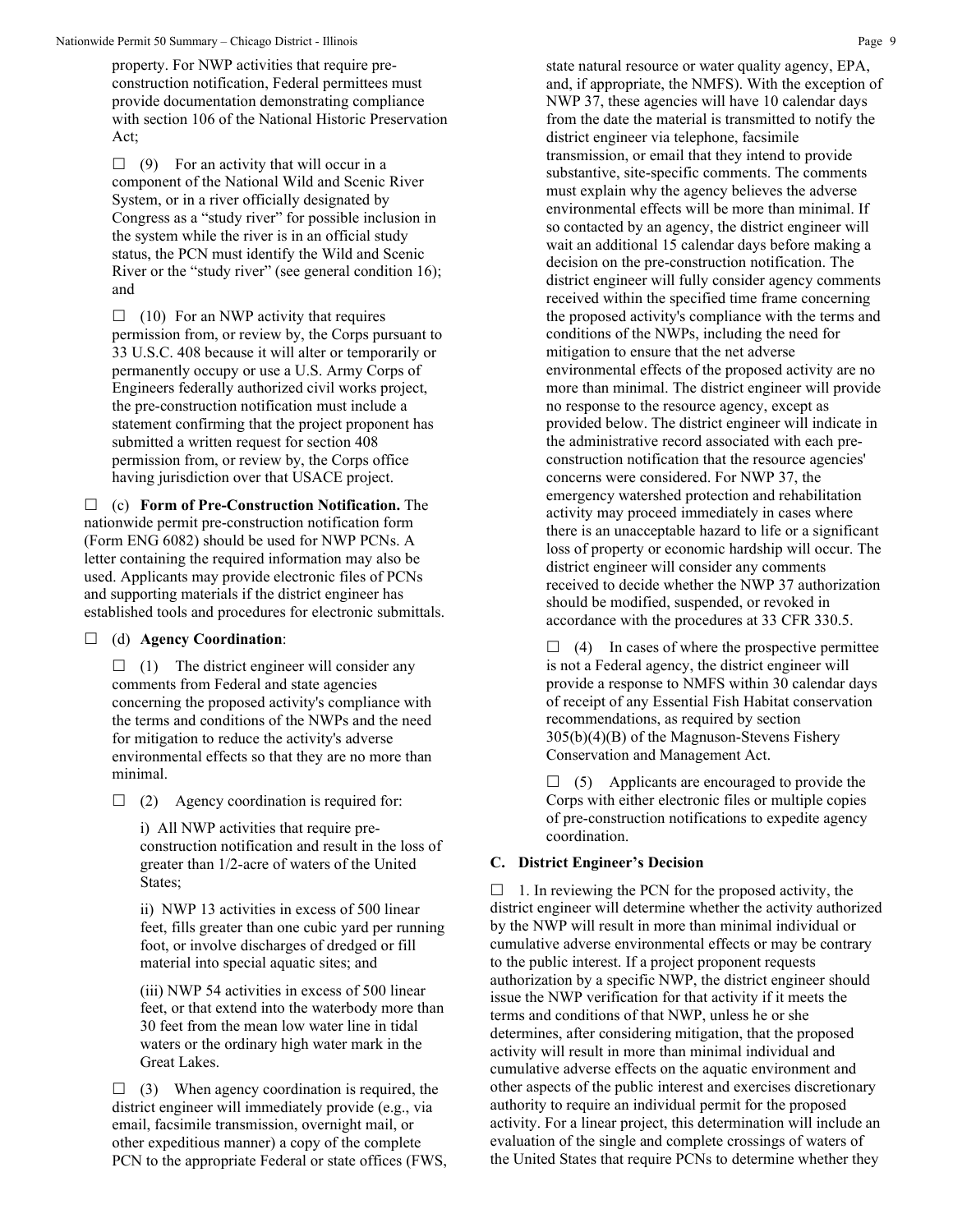individually satisfy the terms and conditions of the NWP(s), as well as the cumulative effects caused by all of the crossings of waters of the United States authorized by NWP. If an applicant requests a waiver of an applicable limit, as provided for in NWPs 13, 36, or 54, the district engineer will only grant the waiver upon a written determination that the NWP activity will result in only minimal individual and cumulative adverse environmental effects.

 $\Box$  2. When making minimal adverse environmental effects determinations the district engineer will consider the direct and indirect effects caused by the NWP activity. He or she will also consider the cumulative adverse environmental effects caused by activities authorized by NWP and whether those cumulative adverse environmental effects are no more than minimal. The district engineer will also consider site specific factors, such as the environmental setting in the vicinity of the NWP activity, the type of resource that will be affected by the NWP activity, the functions provided by the aquatic resources that will be affected by the NWP activity, the degree or magnitude to which the aquatic resources perform those functions, the extent that aquatic resource functions will be lost as a result of the NWP activity (e.g., partial or complete loss), the duration of the adverse effects (temporary or permanent), the importance of the aquatic resource functions to the region (e.g., watershed or ecoregion), and mitigation required by the district engineer. If an appropriate functional or condition assessment method is available and practicable to use, that assessment method may be used by the district engineer to assist in the minimal adverse environmental effects determination. The district engineer may add case-specific special conditions to the NWP authorization to address site-specific environmental concerns.

 $\Box$  3. If the proposed activity requires a PCN and will result in a loss of greater than 1/10-acre of wetlands or 3/100 acre of stream bed, the prospective permittee should submit a mitigation proposal with the PCN. Applicants may also propose compensatory mitigation for NWP activities with smaller impacts, or for impacts to other types of waters. The district engineer will consider any proposed compensatory mitigation or other mitigation measures the applicant has included in the proposal in determining whether the net adverse environmental effects of the proposed activity are no more than minimal. The compensatory mitigation proposal may be either conceptual or detailed. If the district engineer determines that the activity complies with the terms and conditions of the NWP and that the adverse environmental effects are no more than minimal, after considering mitigation, the district engineer will notify the permittee and include any activity-specific conditions in the NWP verification the district engineer deems necessary. Conditions for compensatory mitigation requirements must comply with the appropriate provisions at  $33$  CFR  $332.3(k)$ . The district engineer must approve the final mitigation plan before the permittee commences work in waters of the United States, unless the district engineer determines that prior approval of the final mitigation plan is not practicable or not necessary to ensure timely completion of the required compensatory mitigation. If the prospective permittee elects to submit a compensatory mitigation plan with the PCN, the district engineer will expeditiously review the proposed compensatory mitigation plan. The district engineer must review the proposed

compensatory mitigation plan within 45 calendar days of receiving a complete PCN and determine whether the proposed mitigation would ensure that the NWP activity results in no more than minimal adverse environmental effects. If the net adverse environmental effects of the NWP activity (after consideration of the mitigation proposal) are determined by the district engineer to be no more than minimal, the district engineer will provide a timely written response to the applicant. The response will state that the NWP activity can proceed under the terms and conditions of the NWP, including any activity-specific conditions added to the NWP authorization by the district engineer.

 $\Box$  4. If the district engineer determines that the adverse environmental effects of the proposed activity are more than minimal, then the district engineer will notify the applicant either: (a) That the activity does not qualify for authorization under the NWP and instruct the applicant on the procedures to seek authorization under an individual permit; (b) that the activity is authorized under the NWP subject to the applicant's submission of a mitigation plan that would reduce the adverse environmental effects so that they are no more than minimal; or (c) that the activity is authorized under the NWP with specific modifications or conditions. Where the district engineer determines that mitigation is required to ensure no more than minimal adverse environmental effects, the activity will be authorized within the 45-day PCN period (unless additional time is required to comply with general conditions 18, 20, and/or 31), with activity-specific conditions that state the mitigation requirements. The authorization will include the necessary conceptual or detailed mitigation plan or a requirement that the applicant submit a mitigation plan that would reduce the adverse environmental effects so that they are no more than minimal. When compensatory mitigation is required, no work in waters of the United States may occur until the district engineer has approved a specific mitigation plan or has determined that prior approval of a final mitigation plan is not practicable or not necessary to ensure timely completion of the required compensatory mitigation.

#### D. **Further Information**

1. District engineers have authority to determine if an activity complies with the terms and conditions of an NWP.

2. NWPs do not obviate the need to obtain other federal, state, or local permits, approvals, or authorizations required by law.

3. NWPs do not grant any property rights or exclusive privileges.

4. NWPs do not authorize any injury to the property or rights of others.

5. NWPs do not authorize interference with any existing or proposed Federal project (see general condition 31).

#### E. **Definitions**

**Best management practices (BMPs)**: Policies, practices, procedures, or structures implemented to mitigate the adverse environmental effects on surface water quality resulting from development. BMPs are categorized as structural or nonstructural.

**Compensatory mitigation**: The restoration (re-establishment or rehabilitation), establishment (creation), enhancement,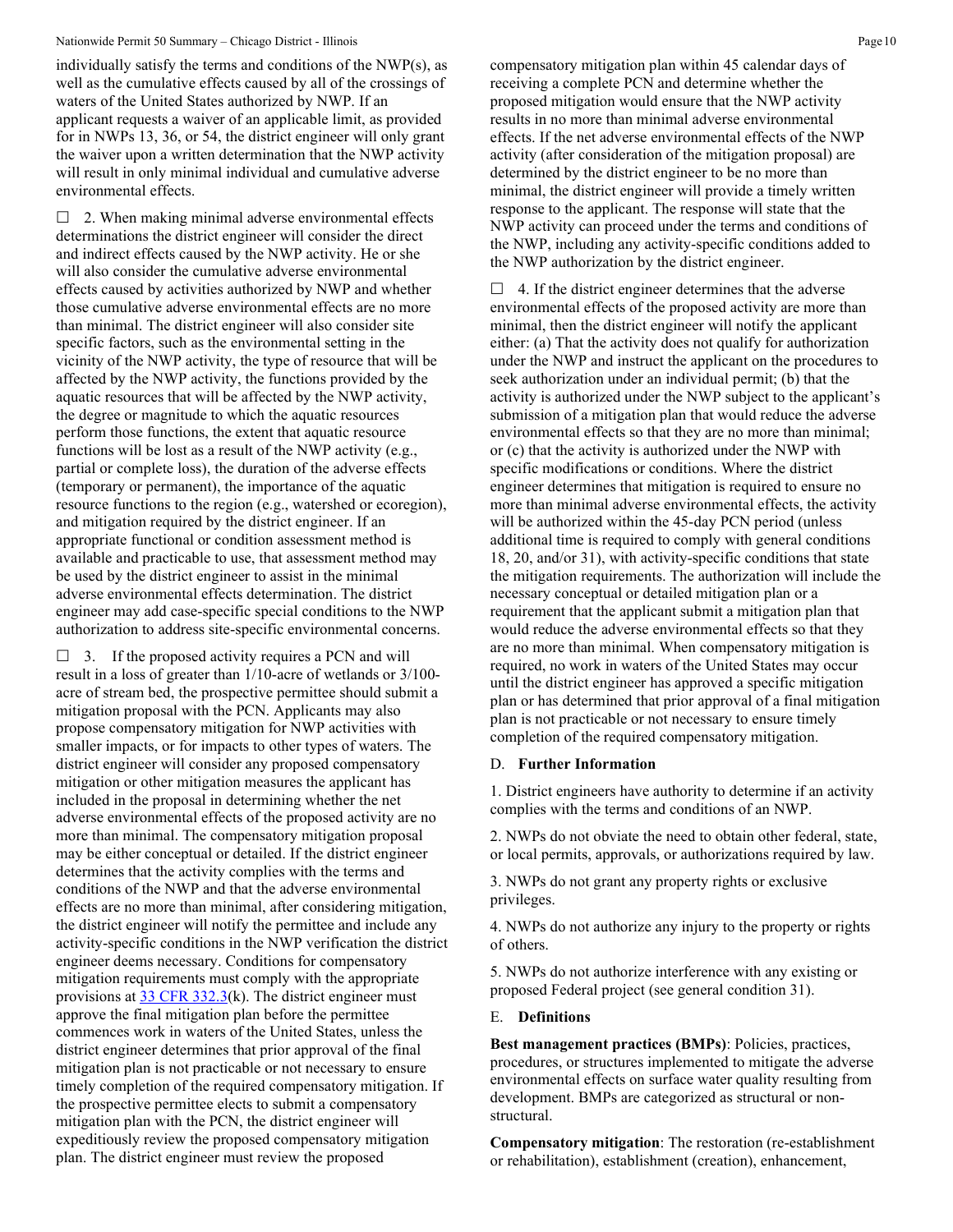and/or in certain circumstances preservation of aquatic resources for the purposes of offsetting unavoidable adverse impacts which remain after all appropriate and practicable avoidance and minimization has been achieved.

**Currently serviceable**: Useable as is or with some maintenance, but not so degraded as to essentially require reconstruction.

**Direct effects**: Effects that are caused by the activity and occur at the same time and place.

**Discharge:** The term "discharge" means any discharge of dredged or fill material into waters of the United States.

**Ecological reference:** A model used to plan and design an aquatic habitat and riparian area restoration, enhancement, or establishment activity under NWP 27. An ecological reference may be based on the structure, functions, and dynamics of an aquatic habitat type or a riparian area type that currently exists in the region where the proposed NWP 27 activity is located. Alternatively, an ecological reference may be based on a conceptual model for the aquatic habitat type or riparian area type to be restored, enhanced, or established as a result of the proposed NWP 27 activity. An ecological reference takes into account the range of variation of the aquatic habitat type or riparian area type in the region.

**Enhancement**: The manipulation of the physical, chemical, or biological characteristics of an aquatic resource to heighten, intensify, or improve a specific aquatic resource function(s). Enhancement results in the gain of selected aquatic resource function(s), but may also lead to a decline in other aquatic resource function(s). Enhancement does not result in a gain in aquatic resource area.

**Establishment (creation):** The manipulation of the physical, chemical, or biological characteristics present to develop an aquatic resource that did not previously exist at an upland site. Establishment results in a gain in aquatic resource area.

**High Tide Line**: The line of intersection of the land with the water's surface at the maximum height reached by a rising tide. The high tide line may be determined, in the absence of actual data, by a line of oil or scum along shore objects, a more or less continuous deposit of fine shell or debris on the foreshore or berm, other physical markings or characteristics, vegetation lines, tidal gages, or other suitable means that delineate the general height reached by a rising tide. The line encompasses spring high tides and other high tides that occur with periodic frequency but does not include storm surges in which there is a departure from the normal or predicted reach of the tide due to the piling up of water against a coast by strong winds such as those accompanying a hurricane or other intense storm.

**Historic Property**: Any prehistoric or historic district, site (including archaeological site), building, structure, or other object included in, or eligible for inclusion in, the National Register of Historic Places maintained by the Secretary of the Interior. This term includes artifacts, records, and remains that are related to and located within such properties. The term includes properties of traditional religious and cultural importance to an Indian tribe or Native Hawaiian organization and that meet the National Register criteria (36 CFR part 60).

**Indirect effects**: Effects that are caused by the activity and are later in time or farther removed in distance, but are still reasonably foreseeable.

built can be considered as separate single and complete

projects with independent utility.

**Loss of waters of the United States**: Waters of the United States that are permanently adversely affected by filling, flooding, excavation, or drainage because of the regulated activity. The loss of stream bed includes the acres of stream bed that are permanently adversely affected by filling or excavation because of the regulated activity. Permanent adverse effects include permanent discharges of dredged or fill material that change an aquatic area to dry land, increase the bottom elevation of a waterbody, or change the use of a waterbody. The acreage of loss of waters of the United States is a threshold measurement of the impact to jurisdictional waters for determining whether a project may qualify for an NWP; it is not a net threshold that is calculated after considering compensatory mitigation that may be used to offset losses of aquatic functions and services. Waters of the United States temporarily filled, flooded, excavated, or drained, but restored to pre-construction contours and elevations after construction, are not included in the measurement of loss of waters of the United States. Impacts resulting from activities that do not require Department of the Army authorization, such as activities eligible for exemptions under section 404(f) of the Clean Water Act, are not considered when calculating the loss of waters of the United States.

**Navigable waters:** Waters subject to section 10 of the Rivers and Harbors Act of 1899. These waters are defined at 33 CFR part 329.

**Non-tidal wetland**: A non-tidal wetland is a wetland that is not subject to the ebb and flow of tidal waters. Non-tidal wetlands contiguous to tidal Start Printed Page 57394waters are located landward of the high tide line (i.e., spring high tide line).

**Open water**: For purposes of the NWPs, an open water is any area that in a year with normal patterns of precipitation has water flowing or standing above ground to the extent that an ordinary high water mark can be determined. Aquatic vegetation within the area of flowing or standing water is either non-emergent, sparse, or absent. Vegetated shallows are considered to be open waters. Examples of "open waters" include rivers, streams, lakes, and ponds.

**Ordinary High Water Mark**: The term ordinary high water mark means that line on the shore established by the fluctuations of water and indicated by physical characteristics such as a clear, natural line impressed on the bank, shelving, changes in the character of soil, destruction of terrestrial vegetation, the presence of litter and debris, or other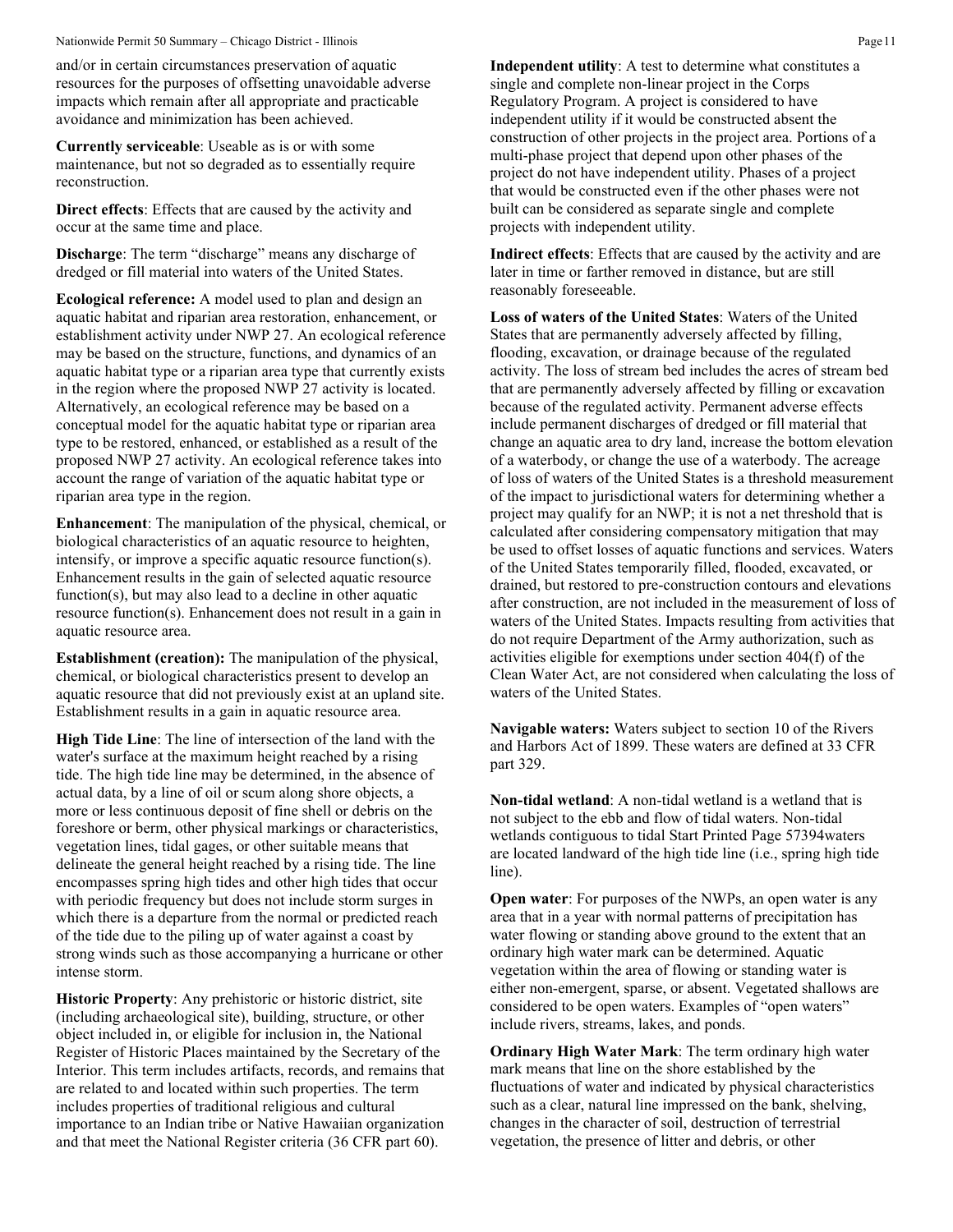appropriate means that consider the characteristics of the surrounding areas.

**Perennial stream**: A perennial stream has surface water flowing continuously year-round during a typical year.

**Practicable**: Available and capable of being done after taking into consideration cost, existing technology, and logistics in light of overall project purposes.

**Pre-construction notification:** A request submitted by the project proponent to the Corps for confirmation that a particular activity is authorized by nationwide permit. The request may be a permit application, letter, or similar document that includes information about the proposed work and its anticipated environmental effects. Pre-construction notification may be required by the terms and conditions of a nationwide permit, or by regional conditions. A preconstruction notification may be voluntarily submitted in cases where pre-construction notification is not required and the project proponent wants confirmation that the activity is authorized by nationwide permit.

**Preservation**: The removal of a threat to, or preventing the decline of, aquatic resources by an action in or near those aquatic resources. This term includes activities commonly associated with the protection and maintenance of aquatic resources through the implementation of appropriate legal and physical mechanisms. Preservation does not result in a gain of aquatic resource area or functions.

**Re-establishment**: The manipulation of the physical, chemical, or biological characteristics of a site with the goal of returning natural/historic functions to a former aquatic resource. Re-establishment results in rebuilding a former aquatic resource and results in a gain in aquatic resource area and functions.

**Rehabilitation**: The manipulation of the physical, chemical, or biological characteristics of a site with the goal of repairing natural/historic functions to a degraded aquatic resource. Rehabilitation results in a gain in aquatic resource function, but does not result in a gain in aquatic resource area.

**Restoration**: The manipulation of the physical, chemical, or biological characteristics of a site with the goal of returning natural/historic functions to a former or degraded aquatic resource. For the purpose of tracking net gains in aquatic resource area, restoration is divided into two categories: Reestablishment and rehabilitation.

**Riffle and pool complex**: Riffle and pool complexes are special aquatic sites under the 404(b)(1) Guidelines. Riffle and pool complexes sometimes characterize steep gradient sections of streams. Such stream sections are recognizable by their hydraulic characteristics. The rapid movement of water over a course substrate in riffles results in a rough flow, a turbulent surface, and high dissolved oxygen levels in the water. Pools are deeper areas associated with riffles. A slower stream velocity, a streaming flow, a smooth surface, and a finer substrate characterize pools.

**Riparian areas**: Riparian areas are lands next to streams, lakes, and estuarine-marine shorelines. Riparian areas are transitional between terrestrial and aquatic ecosystems, through which surface and subsurface hydrology connects riverine, lacustrine, estuarine, and marine waters with their adjacent wetlands, non-wetland waters, or uplands. Riparian areas provide a variety of ecological functions and services and help improve or maintain local water quality. (See general condition 23.)

**Shellfish seeding**: The placement of shellfish seed and/or suitable substrate to increase shellfish production. Shellfish seed consists of immature individual shellfish or individual shellfish attached to shells or shell fragments (i.e., spat on shell). Suitable substrate may consist of shellfish shells, shell fragments, or other appropriate materials placed into waters for shellfish habitat.

**Single and complete linear project:** A linear project is a project constructed for the purpose of getting people, goods, or services from a point of origin to a terminal point, which often involves multiple crossings of one or more waterbodies at separate and distant locations. The term "single and complete project" is defined as that portion of the total linear project proposed or accomplished by one owner/developer or partnership or other association of owners/developers that includes all crossings of a single water of the United States (i.e., a single waterbody) at a specific location. For linear projects crossing a single or multiple waterbodies several times at separate and distant locations, each crossing is considered a single and complete project for purposes of NWP authorization. However, individual channels in a braided stream or river, or individual arms of a large, irregularly shaped wetland or lake, etc., are not separate waterbodies, and crossings of such features cannot be considered separately.

**Single and complete non-linear project**: For non-linear projects, the term "single and complete project" is defined at 33 CFR 330.2(i) as the total project proposed or accomplished by one owner/developer or partnership or other association of owners/developers. A single and complete non-linear project must have independent utility (see definition of "independent utility"). Single and complete non-linear projects may not be "piecemealed" to avoid the limits in an NWP authorization.

**Stormwater management:** Stormwater management is the mechanism for controlling stormwater runoff for the purposes of reducing downstream erosion, water quality degradation, and flooding and mitigating the adverse effects of changes in land use on the aquatic environment.

**Stormwater management facilities**: Stormwater management facilities are those facilities, including but not limited to, stormwater retention and detention ponds and best management practices, which retain water for a period of time to control runoff and/or improve the quality (i.e., by reducing the concentration of nutrients, sediments, hazardous substances and other pollutants) of stormwater runoff.

**Stream channelization**: The manipulation of a stream's course, condition, capacity, or location that causes more than minimal interruption of normal stream processes. channelized stream remains a water of the United States.

**Structure:** An object that is arranged in a definite pattern of organization. Examples of structures include, without limitation, any pier, boat dock, boat ramp, wharf, dolphin, weir, boom, breakwater, bulkhead, revetment, riprap, jetty, artificial island, artificial reef, permanent mooring structure,